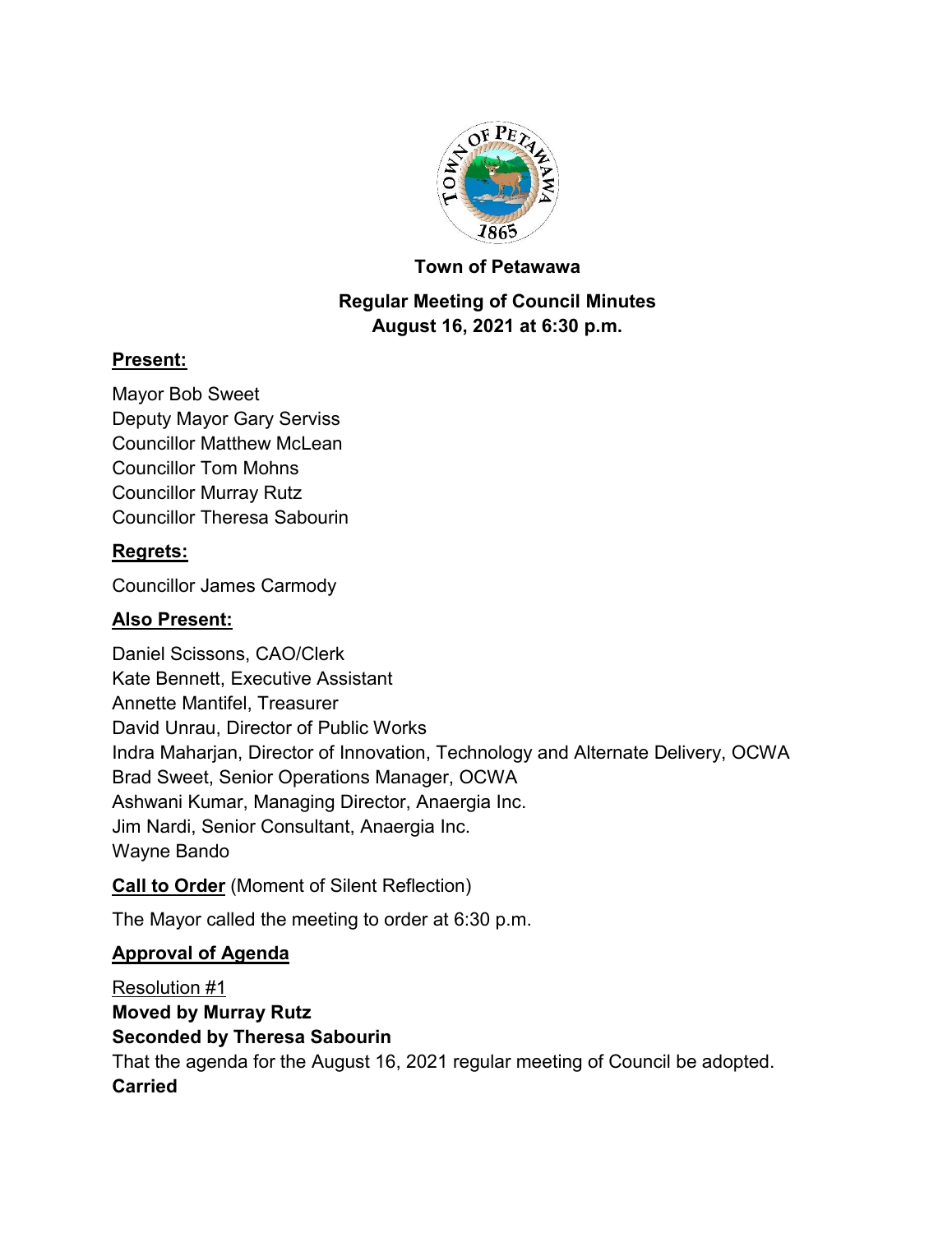## **Disclosure of Pecuniary Interest**

In accordance with Section 5(1) of the *Municipal Conflict of Interest Act*, R.S.O. 1990, c.M.50., as amended, where a member, either on his or her own behalf or while acting for, by, with or through another, has any pecuniary interest, direct or indirect, in any matter and is present at a meeting of the council at which the matter is the subject of consideration, the member, (a) shall, prior to any consideration of the matter at the meeting, disclose the interest and the general nature thereof; (b) shall not take part in the discussion of, or vote on any question in respect of the matter; and (c) shall not attempt in any way whether before, during or after the meeting to influence the voting on any such question.

1. Declaration #2021-01

Mayor Bob Sweet declared a potential deemed indirect pecuniary interest with respect to the Petawawa WPCP Net Zero Project Financial Update presentation, as his son is employed by OCWA.

# **Approval of Minutes**

1. Council Meeting (August 3, 2021)

# Resolution #2

# **Moved by Tom Mohns**

## **Seconded by Gary Serviss**

That the minutes of the regular meeting of Council held August 3, 2021 be approved as printed and circulated.

## **Carried**

# **Presentations**

At this point, 6:32 p.m., Mayor Bob Sweet vacated the Chair due to his declared pecuniary interest. Deputy Mayor Serviss took the Chair.

1. Petawawa WPCP Net Zero Project Financial Update - Indra Maharjan, Director of Innovation, Technology and Alternate Delivery, Ontario Clean Water Agency (OCWA), Ashwani Kumar, Managing Director, Anaergia Inc. and Jim Nardi, Senior Consultant, Anaergia Inc.

Mr. Indra Maharjan, Director of Innovation, Technology and Alternate Delivery, Ontario Clean Water Agency (OCWA), Mr. Ashwani Kumar, Managing Director, Anaergia Inc., and Mr. Jim Nardi, Senior Consultant, Anaergia Inc., provided an overall project update regarding the proposed Wastewater Treatment Plant (WWTP), also known as Water Pollution Control Plant (WPCP), Net Zero Project. Mr. Kumar presented a three-phased approach to the multi-year project. Phase zero would involve the Town partnering with Anaergia and OCWA to repair two existing digesters, the construction of a buffer tank to collect incoming feedstock and a combined heat and power (CHP) facility to convert the gas into renewable electricity which would offset the plant's base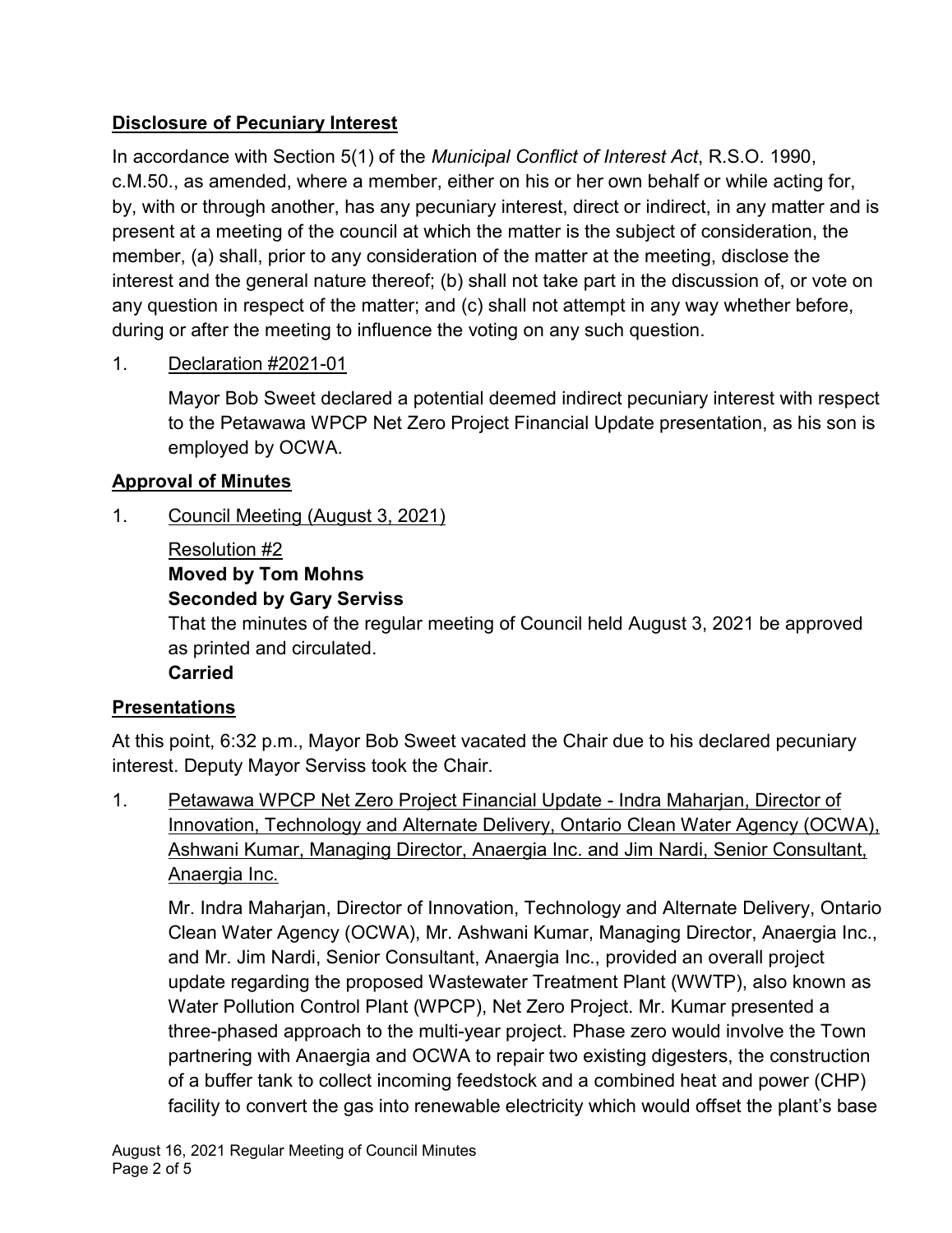electrical demand. Mr. Maharjan provided a breakdown of phase zero financials, indicating the capital expense would total \$7.8 million. The capital contribution from the Town would be \$1.5 million, OCWA would contribute \$1 million, grant funding in the amount of \$2.72 million from the Low Carbon Economy Fund, and the remaining balance of \$2.58 million would be covered by Anaergia. Mr. Maharjan explained the return on investment for the Town, OCWA and Anaergia would be a percentage of revenues from the production of electricity from the CHP facility. The CHP facility is projected to produce enough electricity to power the entire wastewater facility (\$150,000 - \$200,000 annually) with some excess production left to possibly power electric vehicles.

Mr. Maharjan presented phases one and two as the improved financial performance stages of the project with the construction of a dewatering facility and a renewable natural gas (RNG) conversion facility. The dewatering facility would reduce the volume of material exiting the facility and create a digestate cake that could be land applied. Excess gas would produce a supply of RNG which would be sold to Enbridge, generating revenue. Phases one and two would cost an additional \$19.2 million for a total of \$27 million total investment. The cost of this upgrade would be covered up to \$9 million in federal green infrastructure grants and the remaining \$10.2 million would be funded by Anaergia, with no extra financial outlay required by the Town. The threephase contract would cover a ten-year period in which Petawawa, OCWA and Anaergia would receive a percentage of revenues based on their percentage investment (OCWA and Petawawa will still have an initial investment of \$1 million and \$1.5 million respectively). After the ten-year period has expired, the Town will retain control of the infrastructure and receive all revenues generated.

Deputy Mayor Serviss thanked Messrs. Maharjan, Kumar and Nardi for their thorough presentation to Council.

At this point, 8:05 p.m., the Deputy Mayor vacated the Chair in favour of Mayor Bob Sweet.

Council broke for a short recess at 8:05 p.m.

Council reconvened at 8:11 p.m.

#### **By-laws**

1. By-law 1426/21 – being a by-law to amend By-law 257/2003, being a by-law to provide for the regulating of parking, standing and stopping on highways or parts of highways under the jurisdiction of the Corporation of the Town of Petawawa and on private and municipal property

Resolution #3 **Moved by Theresa Sabourin**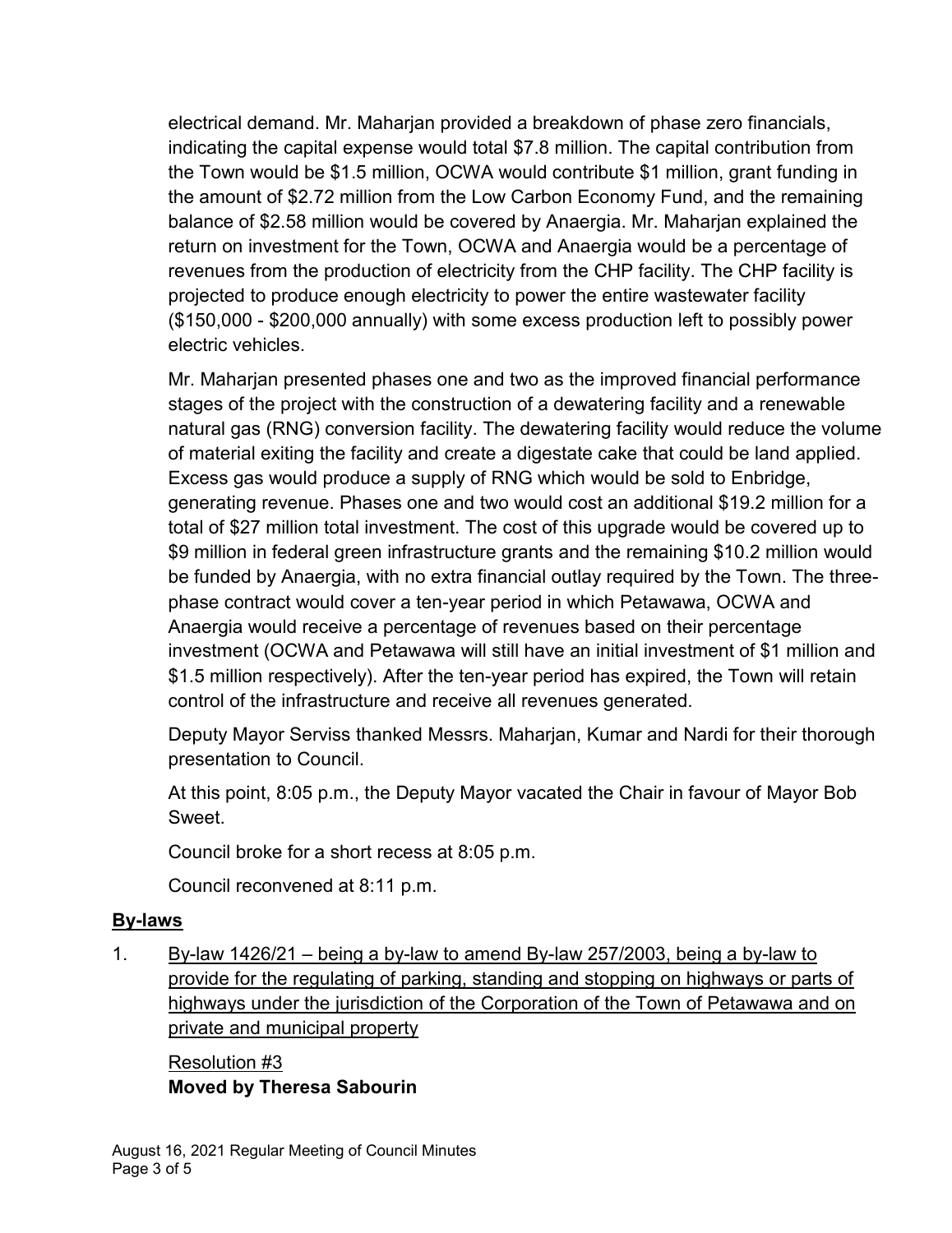## **Seconded by Gary Serviss**

That By-law 1426/21, being a by-law to amend By-law 257/2003, being a by-law to provide for the regulating of parking, standing and stopping on highways or parts of highways under the jurisdiction of the Corporation of the Town of Petawawa and on private and municipal property, be read a first and second time.

## **Carried**

Resolution #4 **Moved by Tom Mohns Seconded by Matthew McLean** That By-law 1426/21 be read a third time and passed. **Carried**

#### **Correspondence**

There were no items of correspondence.

## **Minutes**

1. Council-In-Committee Meeting (August 9, 2021)

#### Resolution #5

## **Moved by Murray Rutz**

#### **Seconded by Gary Serviss**

That the minutes of the Council-In-Committee meeting held on August 9, 2021 be accepted by Council, and that resolutions from that Committee become resolutions of Council.

**Carried**

#### **Staff Reports**

#### 1. FM-06-2021 – Development Charges Background Study and By-law Update

Annette Mantifel, Treasurer, provided an overview of the report.

#### Resolution #6

# **Moved by Theresa Sabourin**

#### **Seconded by Murray Rutz**

That the proposal from Watson & Associates Economists Ltd., to complete a development charges background study update and to prepare an updated enacting by-law, be approved in the amount of \$10,290.00 plus applicable taxes. **Carried**

#### **Councillor Reports**

Deputy Mayor Gary Serviss reported that he attended the grand opening of Dog House Brewing Company on August 14<sup>th</sup>.

Councillor Tom Mohns – nothing to report.

August 16, 2021 Regular Meeting of Council Minutes Page 4 of 5